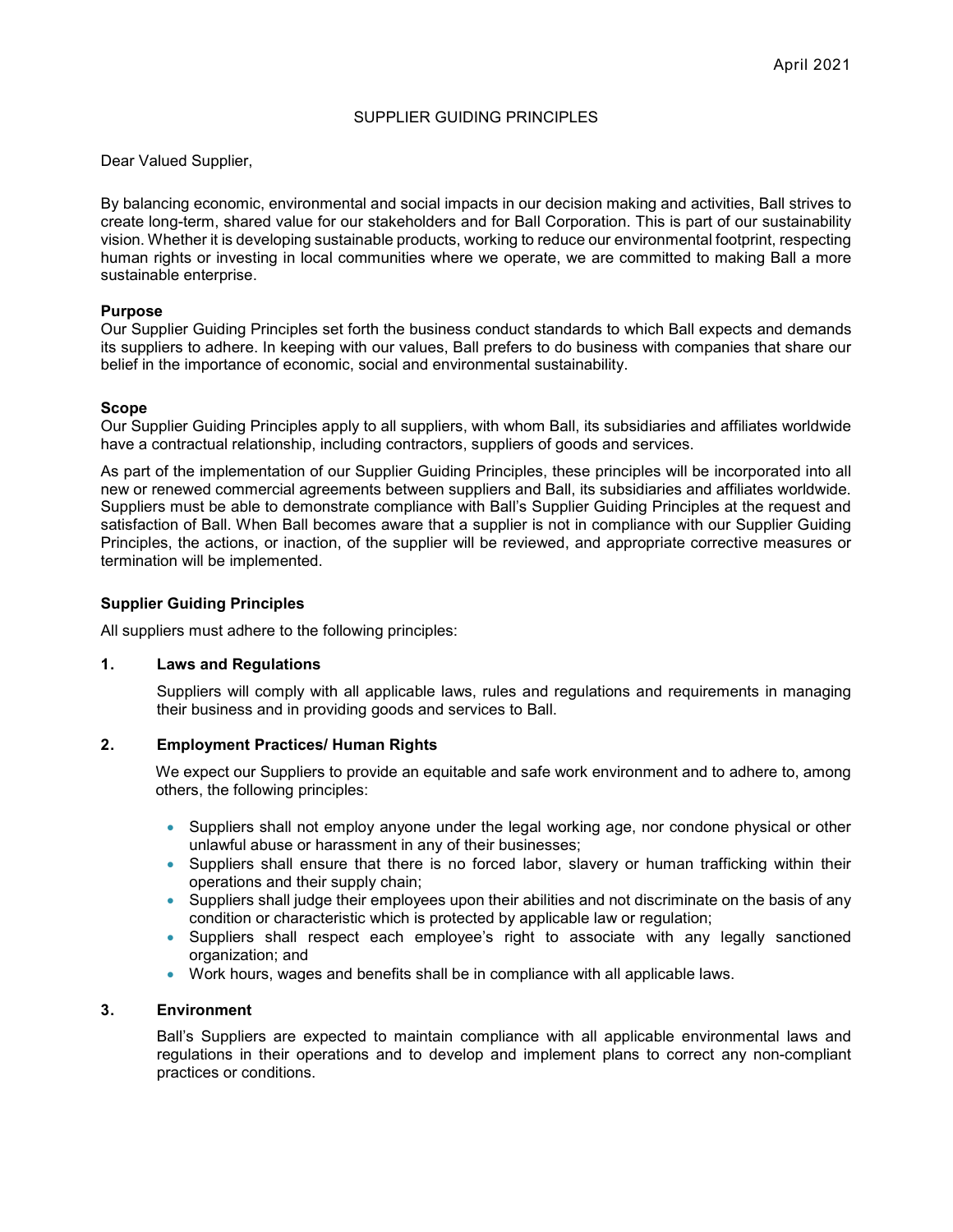### **4. Health & Safety**

We expect our Suppliers to provide a safe work environment in compliance with local, state, federal, and international laws and to implement policies and regulations in order to minimize accidents or injuries.

### **5. Antitrust**

Ball is committed to free competition in the marketplace. Conduct intended to limit competitive forces is inconsistent with that commitment and may violate antitrust laws. Suppliers shall not communicate with competitors regarding current or future prices, pricing policy, sales volumes or terms, production levels or any other information that relates to the marketplace.

# **6. Bribery and Corruption**

Ball has a strict policy against bribery and corruption. Suppliers shall not make payments or provide entertainment and gifts or anything of value directly or indirectly to government officials or others so as to influence them in the performance or non-performance of their duties or induce them to use their influence or secure any improper advantage or to obtain or retain business for Ball.

## **7. Tax Compliance**

Ball has a strict policy against tax evasion. Suppliers shall not engage in any activity, practice or conduct which would constitute either (i) a tax evasion facilitation offence including under section 45(1) of the UK Criminal Finances Act 2017; or (ii) a foreign tax evasion facilitation offence including under section 46(1) of the UK Criminal Finances Act 2017. Additionally, Suppliers shall have and shall maintain in place throughout the term of this agreement such policies and procedures as are both reasonable to prevent the facilitation of tax evasion by another person (including without limitation employees of the Supplier) and to ensure compliance this policy and promptly report to Ball any request or demand from a third party to facilitate the evasion of tax within the meaning of Part 3 of the UK Criminal Finances Act 2017, in connection with the performance of this agreement.

# **8. Sanctions Compliance**

Ball has a strict policy related to sanctions compliance. Supplier warrants and confirms that neither it nor its affiliates or, any director, officer, employee, or other person acting on its behalf is subject to any US sanctions and that it shall comply with applicable sanctions legislation, including those of the United States of America, the UK, EU, and France, throughout the Term of this Agreement.

### 9. **Demonstration of Compliance**

Suppliers will be expected to certify that they seek to comply with these principles and their own substantially similar principles and demonstrate compliance with these Supplier Guiding Principles at Ball's request.